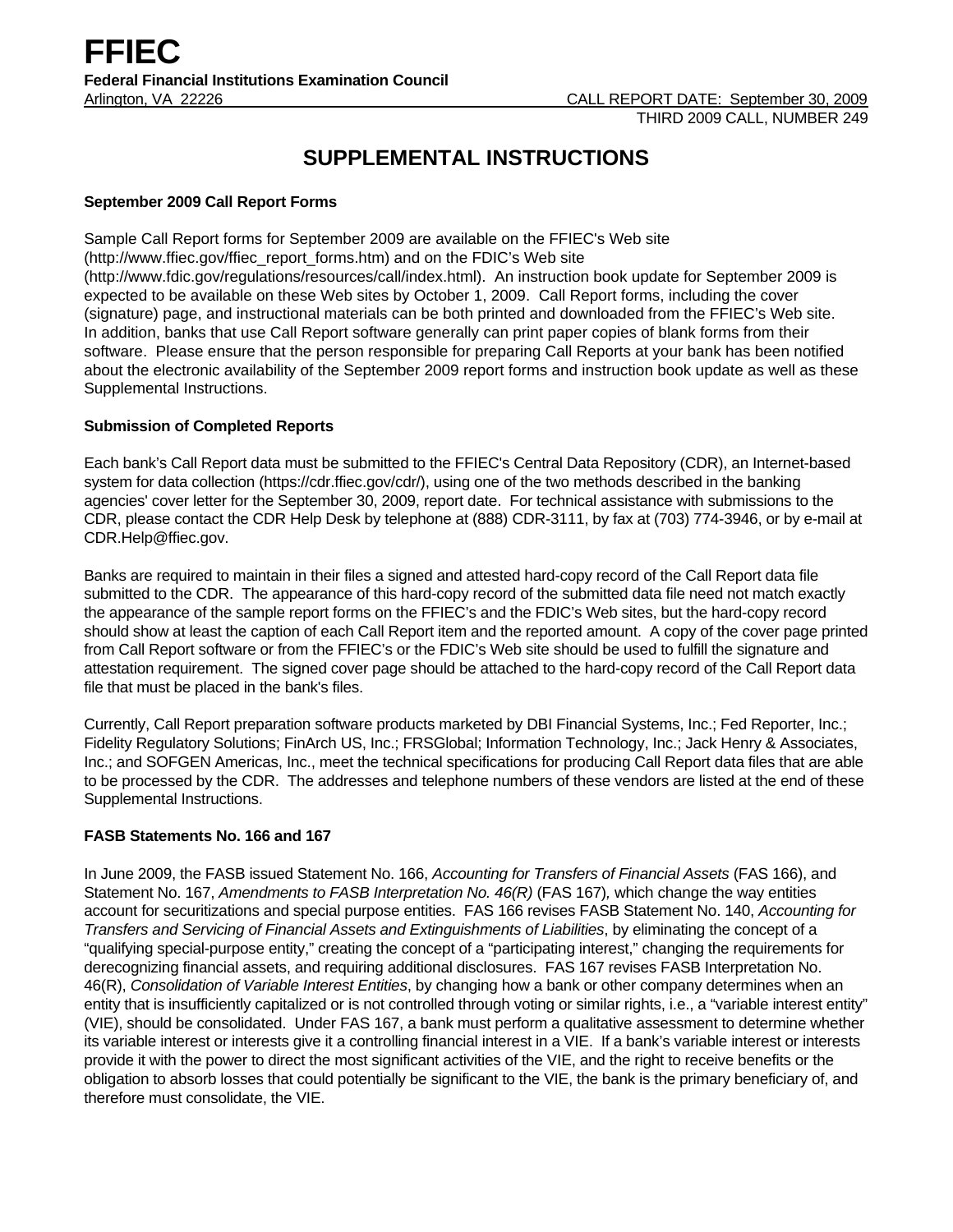Both FAS 166 and FAS 167 take effect as of the beginning of each bank's first annual reporting period that begins after November 15, 2009, for interim periods therein, and for interim and annual reporting periods thereafter (i.e., as of January 1, 2010, for banks with a calendar year fiscal year). Earlier application is prohibited. Banks are expected to adopt FAS 166 and FAS 167 for Call Report purposes in accordance with the effective date of these two standards.

## **Accounting Standards Codification<sup>™</sup>**

In June 2009, the FASB issued Statement No. 168, *The FASB Accounting Standards CodificationTM and the Hierarchy of Generally Accepted Accounting Principles* (FAS 168), to establish the FASB Codification as the single source of authoritative nongovernmental U.S. generally accepted accounting principles (U.S. GAAP). The FASB Codification reorganizes existing U.S. accounting and reporting standards issued by the FASB and other related private-sector standard setters, and all guidance contained in the FASB Codification carries an equal level of authority. All previously existing accounting standards documents are superseded as described in FAS 168. All other accounting literature not included in the FASB Codification is nonauthoritative. The FASB Codification can be accessed at http://asc.fasb.org/.

The FASB Codification is effective for interim and annual periods ending after September 15, 2009. Therefore, effective for the September 30, 2009, and subsequent Call Reports, references in the Call Report instructions to specific pre-Codification standards under U.S. GAAP (e.g., FASB Statements of Financial Accounting Standards, FASB Interpretations, Emerging Issues Task Force Issues, and Accounting Principles Board Opinions) should be understood to mean the corresponding reference in the FASB's Accounting Standards Codification.

## **FDIC Special Assessment**

On May 22, 2009, the FDIC Board of Directors adopted a final rule establishing a 5 basis point special assessment on each insured depository institution's total assets minus Tier 1 capital as of June 30, 2009. However, the special assessment is capped at 10 basis points times an institution's domestic deposits as of June 30, 2009. The special assessment is payable September 30, 2009. For Call Report purposes, each institution should have accrued a liability (Schedule RC-G, item 1.b, "Other expenses accrued and unpaid") and an estimated loss from a loss contingency (Schedule RI, item 7.d, "Other noninterest expense") for the estimated amount of the special assessment in the quarter ending June 30, 2009, unless the institution had determined when it prepared its Call Report for March 31, 2009, that the conditions for accrual under FASB Statement No. 5, *Accounting for Contingencies*, had been met as of that report date. If an institution accrued its best estimate of the liability for the special assessment and the related expense in the quarter ending March 31, 2009, it should have adjusted its previous accrual – based on the FDIC's final rule – in the quarter ending June 30, 2009.

If an institution did not accrue and report the estimated amount of the liability for the special assessment and the related expense in its Call Report for June 30, 2009, the expense is presumed to be material and the institution should amend its second quarter 2009 Call Report rather than recognizing the expense in its third quarter 2009 report.

#### **Other-Than-Temporary Impairment**

When the fair value of an investment is less than its cost basis, the impairment is either temporary or other-thantemporary. To determine whether the impairment is other-than-temporary, a bank must apply other pertinent guidance such as paragraph 16 of FASB Statement No. 115, *Accounting for Certain Investments in Debt and Equity Securities*; FASB Staff Position (FSP) FAS 115-1 and FAS 124-1, *The Meaning of Other-Than-Temporary Impairment and Its Application to Certain Investments*; FSP FAS 115-2 and FAS 124-2, *Recognition and Presentation of Other-Than-Temporary Impairments*; paragraph 6 of Accounting Principles Board Opinion No. 18, *The Equity Method of Accounting for Investments in Common Stock*; Emerging Issues Task Force (EITF) Issue No. 99-20, *Recognition of Interest Income and Impairment on Purchased Beneficial Interests and Beneficial Interests That Continue to Be Held by a Transferor in Securitized Financial Assets*; and FSP EITF 99-20-1, *Amendments to the Impairment Guidance of EITF Issue No. 99-20*.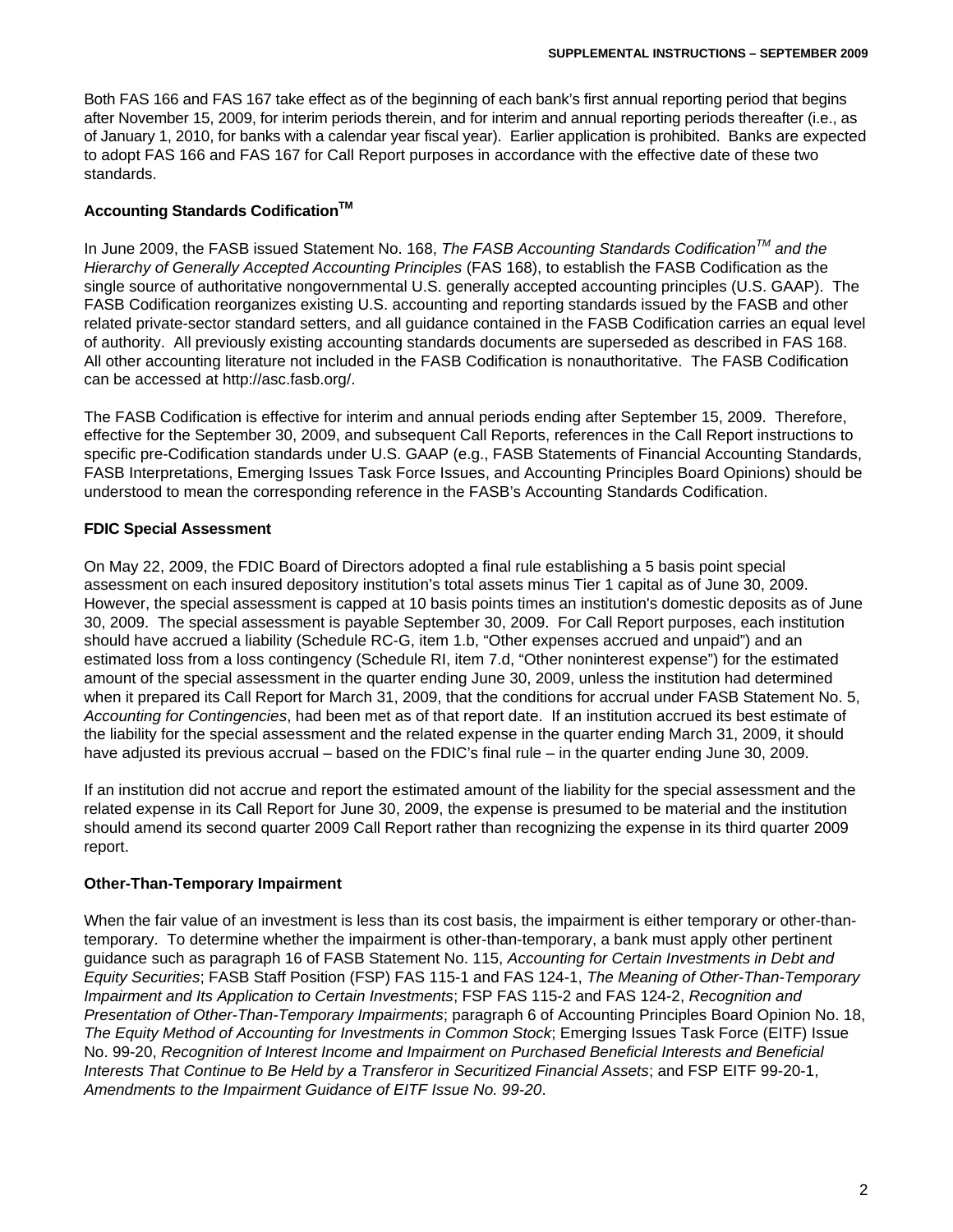On January 12, 2009, the FASB issued FSP EITF 99-20-1, *Amendments to the Impairment Guidance of EITF Issue No. 99-20*. This FSP amended EITF Issue No. 99-20 to align its impairment guidance with the guidance in paragraph 16 of FASB Statement No. 115 and related implementation guidance. The FSP is effective for "interim and annual reporting periods ending after December 15, 2008, and shall be applied prospectively. Retrospective application to a prior interim or annual reporting period is not permitted." All banks, both public *and* nonpublic, that hold beneficial interests that fall within the scope of EITF Issue No. 99-20 must adopt FSP EITF 99-20-1 for Call Report purposes in accordance with the FSP's effective date. Thus, both public and nonpublic banks should have applied this FSP beginning in their December 31, 2008, Call Reports. Banks should not apply the guidance in this FSP to the September 30, 2008, or earlier reporting periods.

On April 9, 2009, the FASB issued FSP FAS 115-2 and FAS 124-2, *Recognition and Presentation of Other-Than-Temporary Impairments* (FSP FAS 115-2). This FSP amended the other-than-temporary impairment guidance in several standards (including FASB Statement No. 115, FSP FAS 115-1 and FAS 124-1, and EITF Issue No. 99-20) that applies to investments in debt securities. FSP FAS 115-2 does not apply to investments in securities that meet the definition of an equity security in FASB Statement No. 115. Under FSP FAS 115-2, if a bank intends to sell a debt security or it is more likely than not that it will be required to sell the debt security before recovery of its amortized cost basis, an other-than-temporary impairment has occurred and the entire difference between the security's amortized cost basis and its fair value at the balance sheet date must be recognized in earnings. In these cases, the fair value of the debt security would become its new amortized cost basis. The FSP also provides that if the present value of cash flows expected to be collected on a debt security is less than its amortized cost basis, a credit loss exists. In this situation, if a bank does not intend to sell the security and it is not more likely than not that the bank will be required to sell the debt security before recovery of its amortized cost basis less any current-period credit loss, an other-than-temporary impairment has occurred. The amount of the total other-than-temporary impairment related to the credit loss must be recognized in earnings, but the amount of the total impairment related to other factors must be recognized in other comprehensive income, net of applicable taxes.

FSP FAS 115-2 is effective for interim and annual reporting periods ending after June 15, 2009. Early adoption of this FSP is permitted for periods ending after March 15, 2009, provided FSP FAS 157-4, *Determining Fair Value When the Volume and Level of Activity for the Asset or Liability Have Significantly Decreased and Identifying Transactions That Are Not Orderly*, and, if applicable, FSP FAS 107-1 and APB 28-1, *Interim Disclosures about Fair Value of Financial Instruments*, are adopted at the same time. Banks were expected to adopt FSP FAS 115- 2 for Call Report purposes in accordance with the FSP's effective date.

In addition, banks should have reviewed any debt securities held at the beginning of the interim period in which the FSP was adopted (e.g., as of April 1, 2009, if the FSP was adopted for the period ending June 30, 2009; as of January 1, 2009, if the FSP was adopted for the period ending March 31, 2009) for which other-than-temporary impairment losses have been previously recognized. If a bank does not intend to sell such a debt security and it is not more likely than not that the bank will be required to sell the debt security before recovery of its amortized cost basis, the bank should have recognized the cumulative effect of initially applying FSP FAS 115-2 as an adjustment to the interim period's opening balance of retained earnings, net of applicable taxes, with a corresponding adjustment to accumulated other comprehensive income. The cumulative effect on retained earnings must be calculated by comparing the present value of the cash flows expected to be collected on the debt security with the security's amortized cost basis as of the beginning of the interim period of adoption. This calculation should be made in accordance with the guidance in the FSP. In order to disclose the cumulative effect, if any, of initially applying FSP FAS 115-2 in its Call Reports through year-end 2009 (regardless of whether the FSP was adopted in the first or second quarter of 2009), a bank should report the amount of any net-of-tax adjustment to the opening balance of retained earnings as of the beginning of the interim period of adoption in Schedule RI-A, item 2, "Restatements due to corrections of material accounting errors and changes in accounting principles," and in Schedule RI-E, item 4.a, "Cumulative effect of the initial application of FSP FAS 115-2 on other-than-temporary impairment," and include an offsetting adjustment in Schedule RI-A, item 10, "Other comprehensive income."

For other-than-temporary impairment losses on held-to-maturity and available-for-sale debt securities that occur after the beginning of the interim period in which FSP FAS 115-2 is adopted, banks should report the amount of such losses that must be recognized in earnings in items 6.a and 6.b, of the Call Report income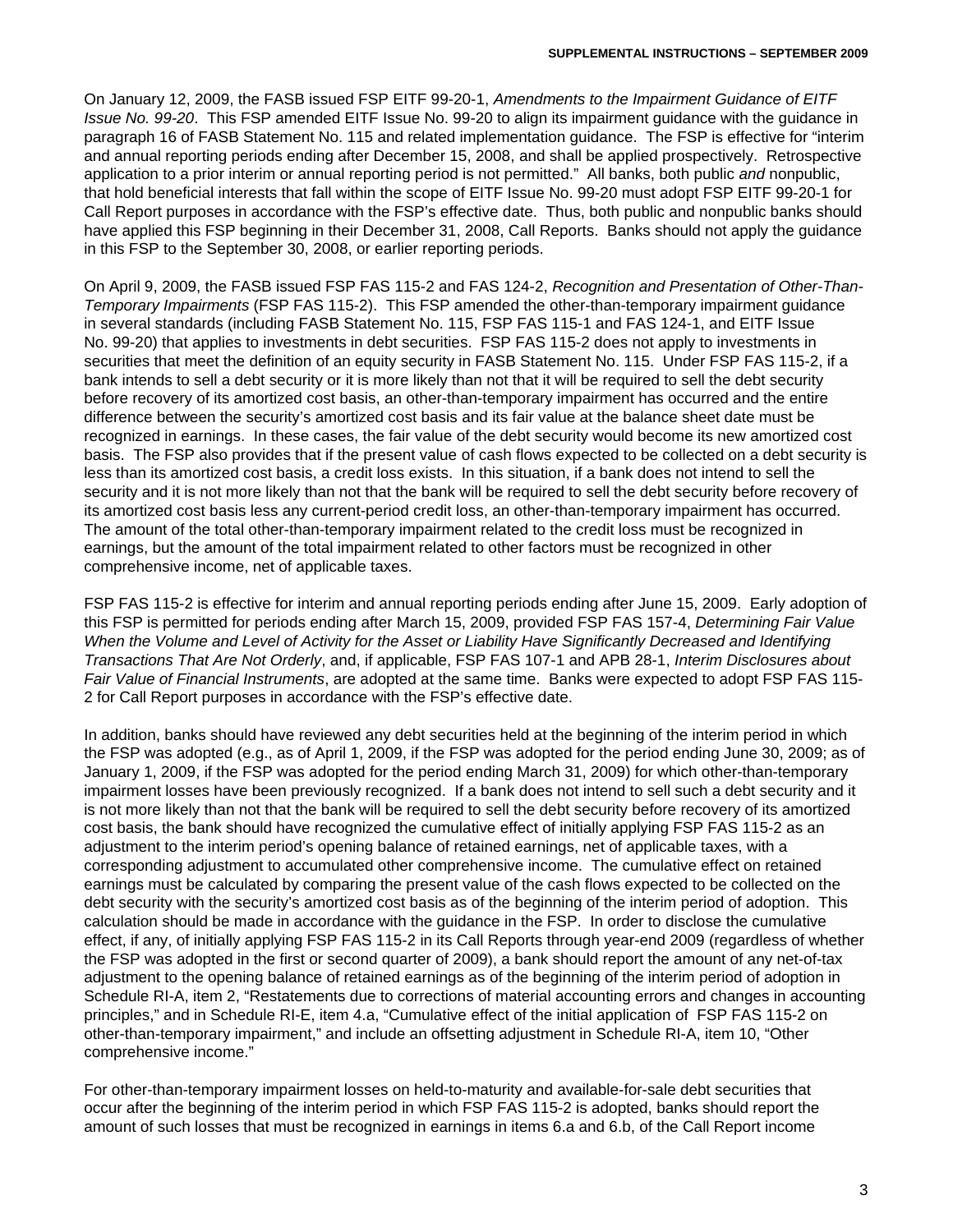statement (Schedule RI), respectively. Other-than-temporary impairment losses that are to be recognized in other comprehensive income, net of applicable taxes, should be reported in item 10 of Schedule RI-A, Changes in Bank Equity Capital, and included in item 26.b, "Accumulated other comprehensive income," on the Call Report balance sheet (Schedule RC). For a held-to-maturity debt security on which the bank has recognized an other-than-temporary impairment loss related to factors other than credit loss in other comprehensive income, the bank should report the carrying value of the debt security, as defined in FSP FAS 115-2, in item 2.a of Schedule RC and in column A of Schedule RC-B, Securities. Under the FSP, this carrying value should be the fair value of the debt security as of the date of the most recently recognized other-than-temporary impairment loss adjusted for subsequent accretion of the impairment loss related to factors other than credit loss.

In addition, for regulatory capital purposes, any other-than-temporary impairment losses on both held-tomaturity and available-for-sale debt securities related to factors other than credit loss that are reported, net of applicable taxes, in Schedule RC, item 26.b, "Accumulated other comprehensive income," should be included in Schedule RC-R, item 2, together with the net unrealized gains (losses) on available-for-sale securities that are reported in item 2. Furthermore, when risk-weighting a held-to-maturity debt security for which an otherthan-temporary impairment loss related to factors other than credit loss was previously recognized in other comprehensive income, include the carrying value of the debt security, as described above, in column A of Schedule RC-R, item 35. Then, include the pre-tax amount of this impairment loss that has not yet been accreted from accumulated other comprehensive income to the carrying value of the security as a negative number in column B of Schedule RC-R, item 35, and include the amortized cost of the security, as defined in FSP FAS 115-2, in the appropriate risk-weight category column of item 35 (provided the security is not a purchased subordinated security that is not eligible for the ratings-based approach). Under FSP 115-2, amortized cost is the security's previous amortized cost as of the date of the most recently recognized otherthan-temporary impairment loss less the amount of impairment loss recognized in earnings adjusted for subsequent accretion of interest income and payments received on the security.

#### **Repurchase Agreement Sweep Accounts**

On February 2, 2009, the FDIC issued a final rule (12 CFR § 360.8) establishing its practices for determining deposit and other liability balances at a failed insured depository institution (http://www.fdic.gov/regulations/laws/federal/2009/09FinalAD26.pdf). The final rule defines the term "sweep account," provides examples of sweep accounts subject to the rule, including repurchase agreement sweep accounts (repo sweeps), and explains how the FDIC will treat each of these sweep arrangements in the event of an institution's failure. Disclosure requirements took effect July 1, 2009, that require each institution to prominently disclose in writing to sweep account customers whether their swept funds are deposits as defined in Section 3(l) of the Federal Deposit Insurance Act.

When an institution properly executes a repo sweep, the sweep customer either becomes the legal owner of identified assets subject to a repurchase agreement or obtains a perfected security interest in those assets as of the end of the institution's day. If properly executed, the FDIC will recognize the sweep customer's ownership or security interest in the identified assets if the institution fails. However, when repo sweeps are improperly executed by an institution so that the customer obtains neither an ownership interest nor a perfected security interest in the applicable assets, the institution should report the swept funds as deposit liabilities, not as repurchase agreements, in its Call Reports. Consistent with the disclosure requirements for sweep accounts, institutions should ensure that they report improperly executed repo sweeps as deposits for Call Report purposes beginning July 1, 2009. The Call Report instruction book update for September 2009 includes revised instructions for Schedule RC-E, Deposit Liabilities, that incorporate this reporting guidance for improperly executed repo sweeps.

#### **Treasury Department's Capital Purchase Program**

On October 14, 2008, the U.S. Treasury Department announced a Capital Purchase Program (CPP) under the Troubled Asset Relief Program mandated by the Emergency Economic Stabilization Act of 2008 (http://www.treas.gov/press/releases/hp1207.htm). The CPP is designed to encourage U.S. financial institutions to build capital to buttress the financial strength of the banking system, increase the flow of financing to U.S.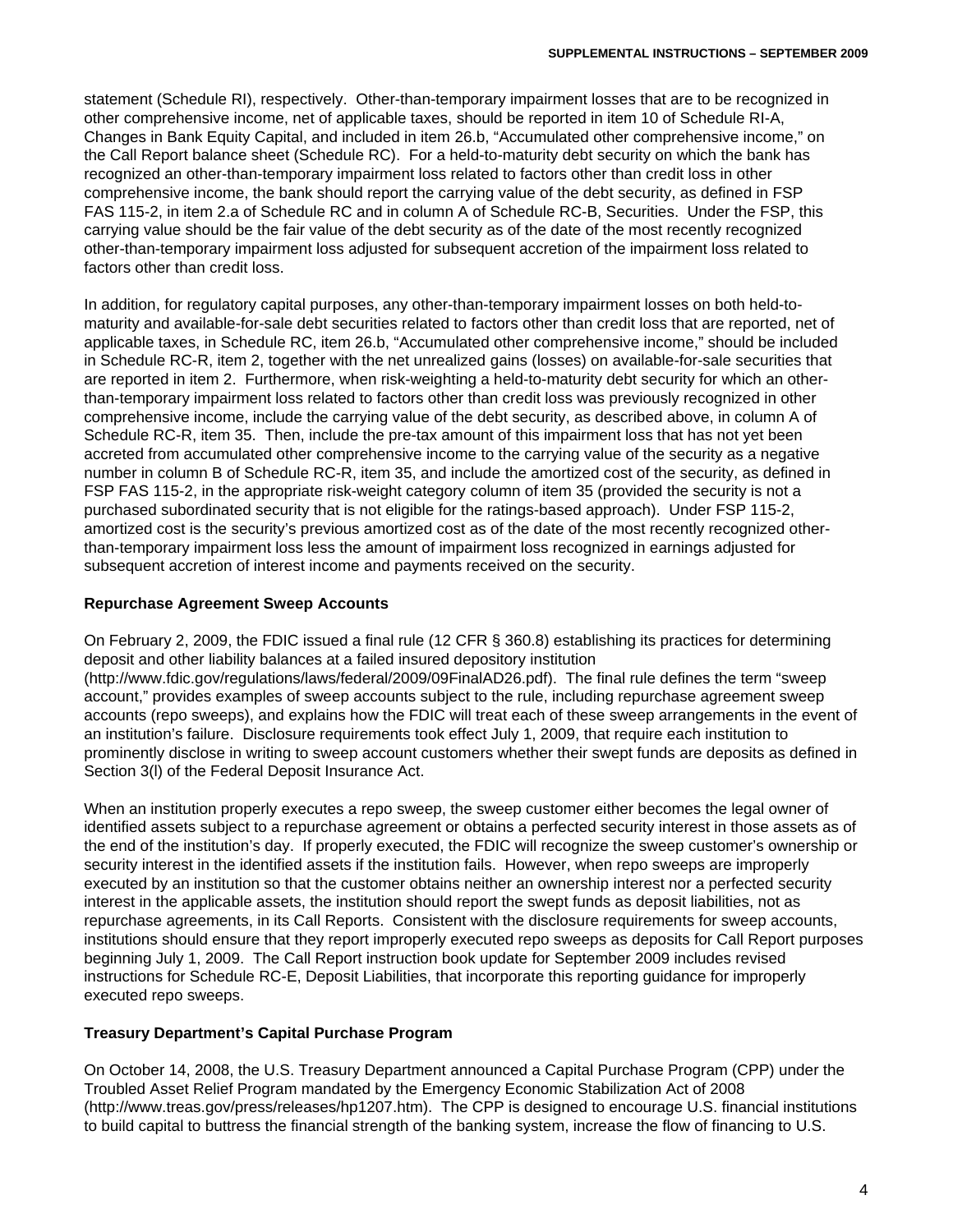businesses and consumers, and support the U.S. economy. Under this program, the Treasury will purchase up to \$250 billion of securities issued by qualifying financial institutions.

For banks (other than those that are Subchapter S or mutual institutions) that are not subsidiaries of holding companies that are approved for participation in the CPP, the Treasury Department will purchase noncumulative perpetual preferred stock and warrants to purchase common stock or noncumulative perpetual preferred stock, depending on whether the bank's common stock is "publicly traded." For such banks that are not publicly traded, the Treasury Department intends to immediately exercise the warrants for noncumulative perpetual preferred stock ("warrant preferred stock"). The noncumulative perpetual preferred stock issued to the Treasury Department, including warrant preferred stock, should be reported on the Call Report balance sheet (Schedule RC) in item 23, "Perpetual preferred stock and related surplus." For regulatory capital purposes, the noncumulative perpetual preferred stock issued to the Treasury Department qualifies as a component of Tier 1 capital and will be included in the amount reported for "Total equity capital" in item 1 of Schedule RC-R, Regulatory Capital.

Warrants issued by a publicly traded bank should be included in equity capital on the Call Report balance sheet provided the bank has sufficient authorized but unissued shares of the common stock to allow exercise of the warrants and any other necessary shareholder approvals have been obtained. If the bank does not have required shareholder approval, including shareholder approval for sufficient authorized but unissued shares of the common stock subject to the warrants that may be required for settlement, the warrants may be included in equity capital on the Call Report balance sheet provided that the bank takes the necessary action to secure sufficient approvals prior to the end of the fiscal quarter in which the warrants are issued. The amount assigned to warrants classified as equity capital should be included in Schedule RC, item 25, "Surplus." Warrants that are not eligible to be classified as equity capital should be reported on the Call Report balance sheet in item 20, "Other liabilities."

Proceeds from a bank's issuance to the Treasury Department of noncumulative perpetual preferred stock and warrants eligible to be classified as equity capital during the calendar year-to-date reporting period should be included in Schedule RI-A, item 5, "Sale, conversion, acquisition, or retirement of capital stock, net."

For banks that have elected to be taxed under Subchapter S or are organized in mutual form, the full amount of all subordinated debt securities issued to the Treasury Department under the CPP should be reported in Schedule RC, item 19, "Subordinated notes and debentures." For regulatory capital purposes, report in Schedule RC-R, item 12, "Qualifying subordinated debt and redeemable preferred stock," the portion of such subordinated debt securities that qualify for inclusion in Tier 2 capital based on the capital guidelines of the reporting bank's primary federal supervisory authority.

#### **Business Combinations and Noncontrolling (Minority) Interests**

In December 2007, the FASB issued Statement No. 141 (Revised), *Business Combinations* (FAS 141(R)), and Statement No. 160, *Noncontrolling Interests in Consolidated Financial Statements* (FAS 160). Under FAS 141(R), all business combinations, including combinations of mutual entities, are to be accounted for by applying the acquisition method. FAS 160 defines a noncontrolling interest, also called a minority interest, as the portion of equity in a bank's subsidiary not attributable, directly or indirectly, to the parent bank. FAS 160 requires a bank to clearly present in its consolidated financial statements the equity ownership interest in and the financial statement results of its subsidiaries that are attributable to the noncontrolling ownership interests in these subsidiaries.

FAS 141(R) applies prospectively to business combinations for which the acquisition date is on or after the beginning of the first annual reporting period beginning on or after December 15, 2008. Similarly, FAS 160 is effective for fiscal years beginning on or after December 15, 2008. Thus, for banks with calendar year fiscal years, these two accounting standards take effect in 2009. Banks must apply these standards for Call Report purposes in accordance with their effective dates. The Call Report instruction book update for June 2009 included a revised Glossary entry for "Business Combinations" that incorporates the provisions of FAS 141(R) as well as other conforming changes to the instructions.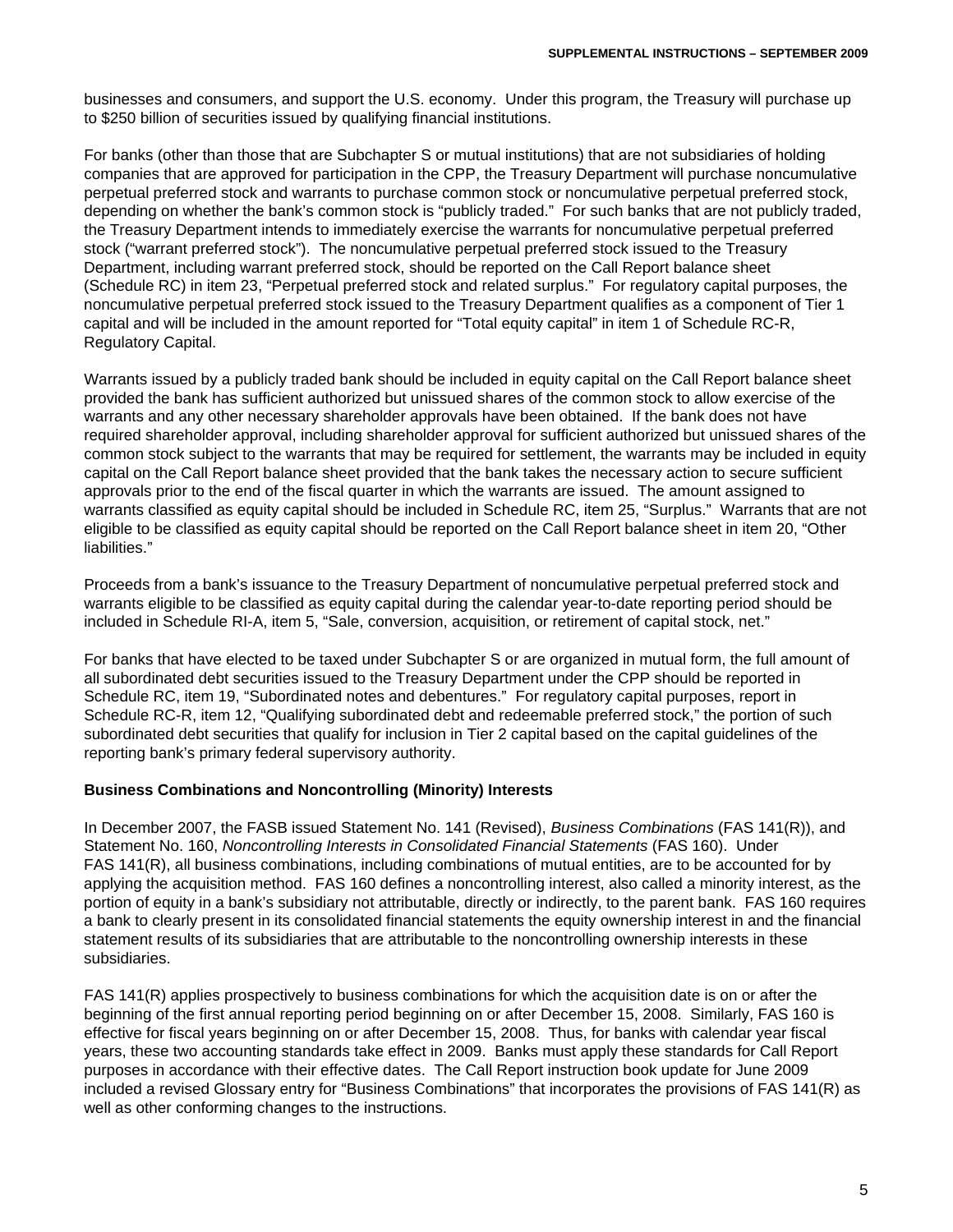#### **Measurement of Fair Values in Stressed Market Conditions**

The valuation of various assets and liabilities on the balance sheet – including trading assets and liabilities, available-for-sale securities, loans held for sale, assets and liabilities accounted for under the fair value option (which is discussed in the following section), and foreclosed assets – involves the use of fair values. During periods of market stress, the fair values of some financial instruments and nonfinancial assets may decline.

Institutions are reminded that the objective of a fair value measurement is to determine the price that would be received to sell an asset or transfer a liability in an orderly transaction between market participants at the balance sheet date under current market conditions. An orderly transaction is a transaction that assumes exposure to the market for a period prior to the measurement date to allow for marketing activities that are usual and customary for transactions involving such assets or liabilities; it is not a forced transaction (e.g., a forced liquidation or distress sale). This fair value objective is applicable to all fair value measurements and is consistent with FASB Statement No. 157, *Fair Value Measurements* (FAS 157), which is discussed in the Glossary entry for "Fair Value" in the Call Report instruction book.

On September 30, 2008, the SEC's Office of the Chief Accountant and the FASB staff jointly issued clarifications that address several fair value measurement questions that have arisen in the current market environment (http://www.fasb.org/news/2008-FairValue.pdf). These clarifications are based on the fair value measurement guidance in FAS 157. Banks should consider these clarifications when measuring fair value for Call Report purposes.

On April 9, 2009, the FASB issued FASB Staff Position No. FAS 157-4, *Determining Fair Value When the Volume and Level of Activity for the Asset or Liability Have Significantly Decreased and Identifying Transactions That Are Not Orderly* (FSP FAS 157-4). This FSP provides additional guidance on determining fair value in accordance with FAS 157 when the volume and level of activity have significantly decreased when compared with normal market activity for an asset or liability (or similar assets or liabilities). According to FSP FAS 157-4, a significant decrease in the volume and level of activity for the asset or liability is an indication that transactions or quoted prices may not be determinative of fair value because in such market conditions there may be increased instances of transactions that are not orderly. In those circumstances, further analysis of transactions or quoted prices is needed, and a significant adjustment to the transactions or quoted prices may be necessary to estimate fair value in accordance with Statement 157.

FSP FAS 157-4 is effective for interim and annual reporting periods ending after June 15, 2009, and shall be applied prospectively. Early adoption of this FSP is permitted for periods ending after March 15, 2009, provided FSP FAS 115-2, *Recognition and Presentation of Other-Than-Temporary Impairments*, which is discussed in an earlier section of these Supplemental Instructions, and, if applicable, FSP FAS 107-1 and APB 28-1, *Interim Disclosures about Fair Value of Financial Instruments*, are adopted at the same time. Banks were expected to adopt FSP FAS 157-4 for Call Report purposes in accordance with the FSP's effective date.

#### **FASB Interpretation No. 48 on Uncertain Tax Positions**

FASB Interpretation No. 48, *Accounting for Uncertainty in Income Taxes* (FIN 48), was issued in June 2006 as an interpretation of FASB Statement No. 109, *Accounting for Income Taxes.* Under FIN 48, the term "tax position" refers to "a position in a previously filed tax return or a position expected to be taken in a future tax return that is reflected in measuring current or deferred income tax assets and liabilities." The term "tax position" also encompasses an entity's status as a pass-through entity, such as a Subchapter S Corporation for federal income tax purposes. FIN 48 further states that a "tax position can result in a permanent reduction of income taxes payable, a deferral of income taxes otherwise currently payable to future years, or a change in the expected realizability of deferred tax assets."

According to FIN 48, a bank should initially recognize the effects of a tax position in its financial statements when, based on the technical merits, it is more likely than not (i.e., a likelihood of more than 50 percent) that the position will be sustained upon examination by the taxing authority, including the resolution of any related appeals or litigation. The more-likely-than-not evaluation must consider the facts, circumstances, and information available at the report date. When a tax position meets the more-likely-than-not recognition threshold, it should initially and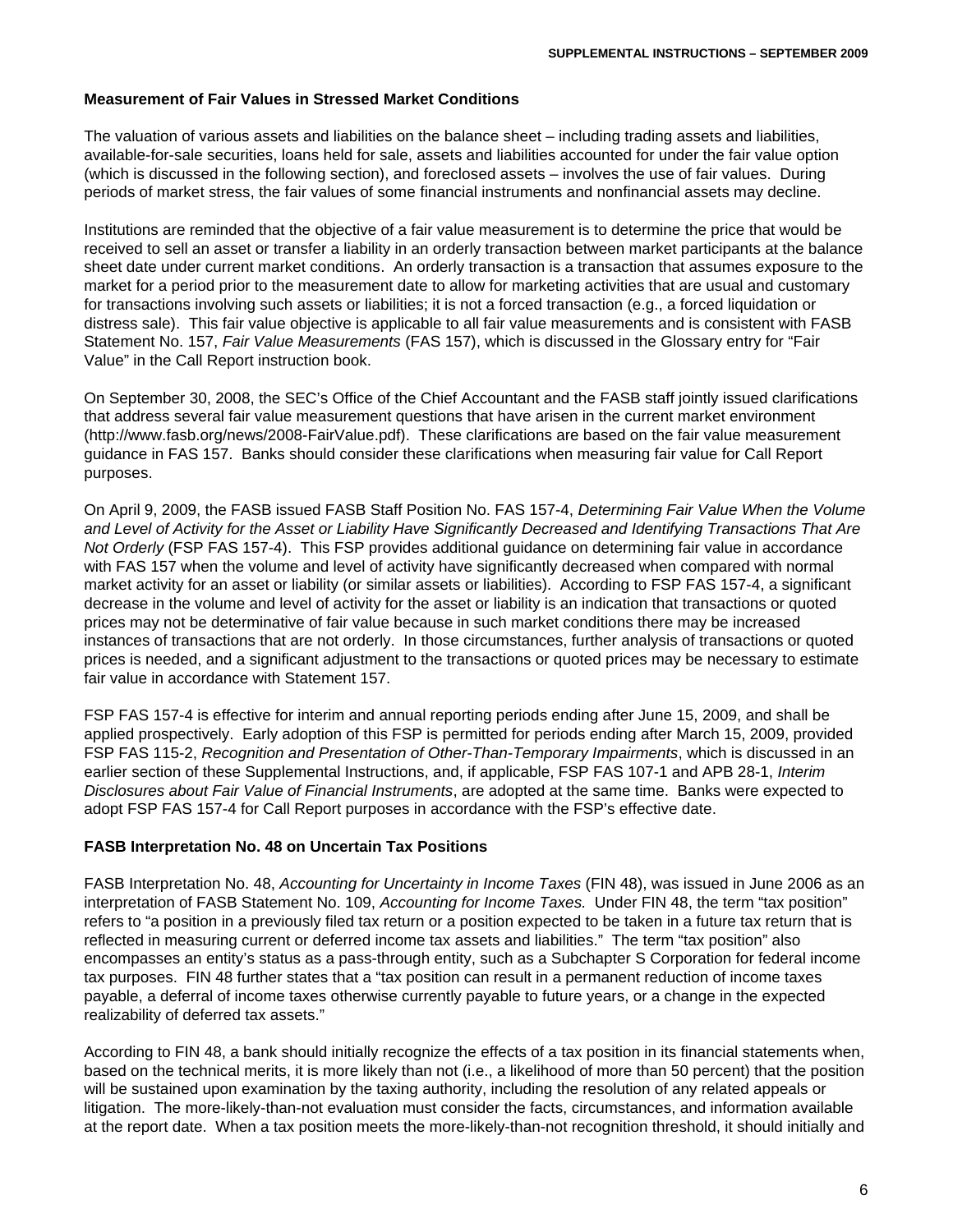subsequently be measured as the largest amount of tax benefit greater than 50 percent likely of being realized upon ultimate settlement with a taxing authority that has full knowledge of all relevant information. FIN 48 also provides guidance on subsequent recognition, derecognition, and measurement of tax positions, including the effect of changes in judgment, and on the recognition of interest and penalties. The June 2007 Call Report instruction book update included a revised Glossary entry for "Income Taxes" that includes guidance on FIN 48.

Banks must adopt FIN 48 for Call Report purposes in accordance with the interpretation's effective date. As originally issued, FIN 48 was effective for fiscal years beginning after December 15, 2006. However, for eligible nonpublic enterprises, the FASB Board has decided to defer the effective date of FIN 48 to the annual financial statements for fiscal years beginning after December 15, 2008. A nonpublic enterprise is eligible for this deferral provided it (a) has not issued a full set of annual financial statements incorporating the recognition, measurement, and disclosure requirements of FIN 48 and (b) is not a subsidiary of a public enterprise. A nonpublic enterprise that meets these conditions is eligible for the deferral even if it issued interim or quarterly financial information in 2007 that reflected the adoption of FIN 48.

Thus, eligible nonpublic banks must adopt FIN 48 for Call Report purposes for annual periods beginning after December 15, 2008, based on their respective fiscal years. For example, an eligible nonpublic bank with a calendar year fiscal year must adopt FIN 48 as of January 1, 2009, but is not required to reflect the effect of its adoption of FIN 48 for Call Report purposes until it prepares its Call Report for the December 31, 2009, report date. An eligible nonpublic bank that applied the recognition and measurement provisions of FIN 48 in its Call Reports for 2007 report dates can either: (a) choose not to adopt the effective date deferral and continue to apply FIN 48 in its Call Reports going forward; or (b) choose to adopt the effective date deferral and its December 2007 Call Report should have been prepared without reflecting the application of FIN 48. As noted above, a nonpublic bank that is a subsidiary of a public company does not meet the eligibility conditions for the deferral of the effective date of FIN 48 and at present should be preparing its Call Reports in accordance with FIN 48.

#### **Regular Quarterly Deposit Insurance Assessments**

As a result of amendments to the FDIC's assessment regulations (12 CFR Part 327) in November 2006, the FDIC changed its process for collecting regular quarterly deposit insurance assessments, moving from collecting these assessments prospectively to collecting them in arrears. Accordingly, each bank should accrue an estimate of its regular assessment expense each quarter, net of any remaining available assessment credit that will be applied to the maximum extent allowed by statute (up to 90 percent for assessment periods in 2009), to that quarter's assessment. The net assessment payable and net assessment expense, if any, should be reported in Schedule RC-G, item 1.b, "Other expenses accrued and unpaid," and in Schedule RI, item 7.d, "Other noninterest expense," respectively. For example, for its September 30, 2009, Call Report, a bank should estimate its net deposit insurance assessment payable and its net assessment expense based on its September 30, 2009, assessment base and its expected assessment rate, less any allowable assessment credit, even though the bank will not pay the assessment for the third quarter of 2009 until December 30, 2009.

Banks should note that the FDIC has not changed the way Financing Corporation (FICO) payments are charged or collected, i.e., prospectively every quarter. Nevertheless, the FDIC collects deposit insurance assessments and FICO payments simultaneously each quarter. The one-time assessment credit cannot be applied to reduce FICO payments.

## **FASB Statement No. 158 on Defined Benefit Postretirement Plans**

FASB Statement No. 158, *Employers' Accounting for Defined Benefit Pension and Other Postretirement Plans* (FAS 158), issued in September 2006, requires a bank that sponsors a single-employer defined benefit postretirement plan, such as a pension plan or health care plan, to recognize the funded status of each such plan on its balance sheet. An overfunded plan is recognized as an asset while an underfunded plan is recognized as a liability. As of the end of the fiscal year when a bank initially applies FAS 158, the postretirement plan amounts recognized on the bank's balance sheet before applying FAS 158 must be adjusted to recognize gains or losses, prior service costs or credits, and transition assets or obligations that have not yet been included in the net periodic benefit cost of its plans. These adjustment amounts are recognized directly in equity capital as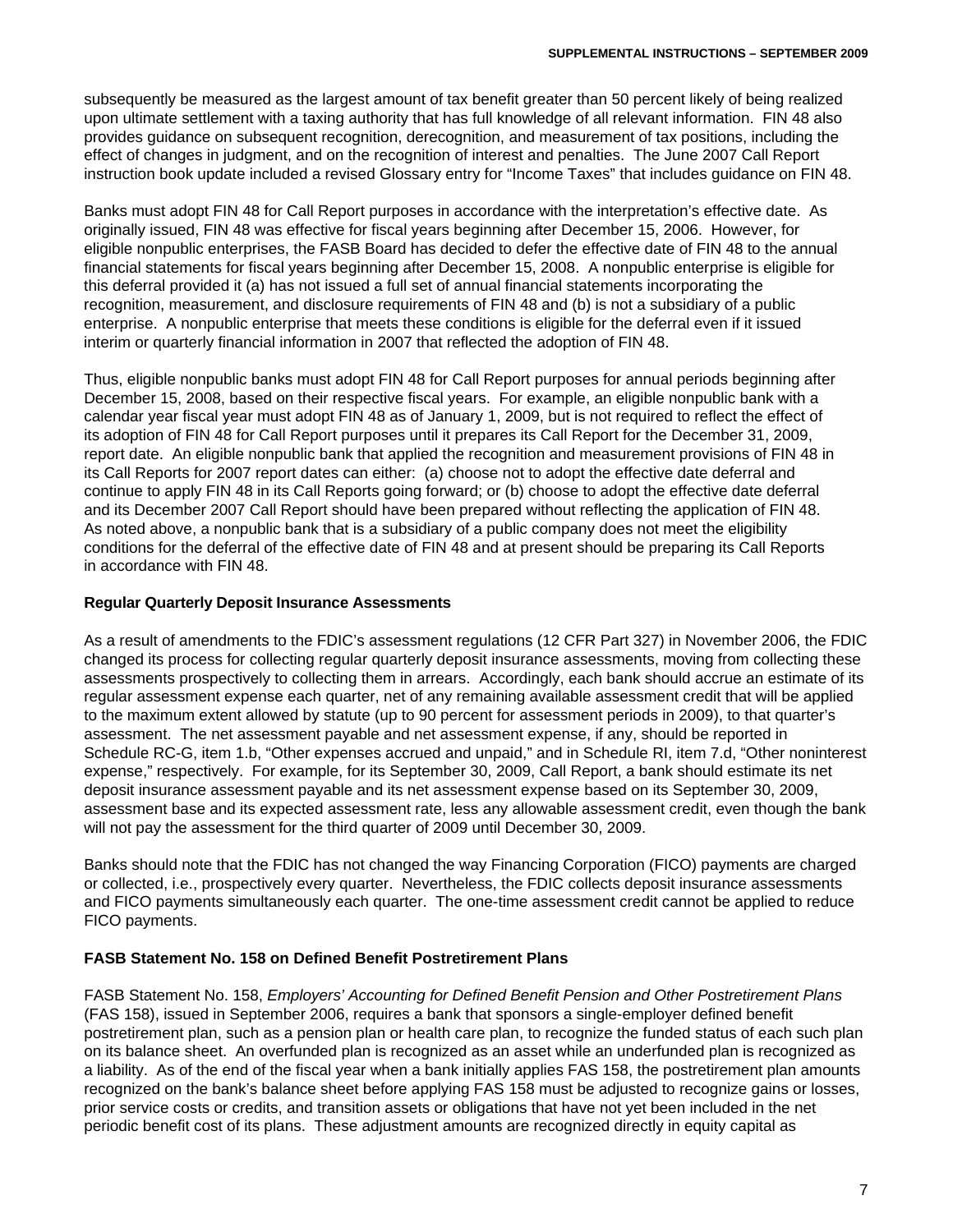components of the ending balance of accumulated other comprehensive income (AOCI), net of tax. Thereafter, a bank must recognize certain gains and losses and prior service costs or credits that arise during each reporting period, net of tax, as a component of other comprehensive income (OCI) and, hence, AOCI. Postretirement plan amounts carried in AOCI are adjusted as they are subsequently recognized in earnings as components of the plans' net periodic benefit cost. For further information on accounting for defined benefit postretirement plans, banks should refer to FAS 158; FASB Statement No. 87, *Employers' Accounting for Pensions* (FAS 87); and FASB Statement No. 106, *Employers' Accounting for Postretirement Benefits Other Than Pensions* (FAS 106).

Currently, FAS 87 and FAS 106 permit banks that sponsor single-employer defined benefit postretirement plans to choose to measure plan assets and obligations either as of the end of the fiscal year or as of a date not more than three months before the end of the fiscal year. FAS 158 eliminates this choice by generally requiring that, for fiscal years ending after December 15, 2008, plan assets and obligations must be measured as of the end of the fiscal year.

Banks that sponsor single-employer defined benefit postretirement plans must adopt FAS 158 for Call Report purposes in accordance with the standard's effective date and transition provisions with respect to both funded status and measurement date. In the fiscal year that the measurement date provisions of FAS 158 are initially applied, banks should report the adjustment of the opening balance of retained earnings and any adjustment of the opening balance of AOCI in Schedule RI-A, item 2, "Restatements due to corrections of material accounting errors and changes in accounting principles," and should disclose this total amount in Schedule RI-E, item 4.

In addition, according to an interim decision announced by the banking agencies on December 14, 2006, banks should reverse the effects on AOCI of FAS 158 for regulatory capital purposes, including for purposes of reporting and measuring the numerators and denominators for the leverage and risk-based capital ratios. The intent of the reversal is to neutralize the effect on AOCI of the application of FAS 158 on regulatory capital. Banks should exclude from regulatory capital any amounts recorded in AOCI resulting from the initial and subsequent application of both the funded status and measurement date provisions of FAS 158. For Call Report purposes, these excluded amounts should be reported in item 4 of Schedule RC-R, Regulatory Capital, together with the accumulated net gains (losses) on cash flow hedges. If the sum of the amounts included in AOCI (Schedule RC, item 26.b) for defined benefit postretirement plans under FAS 158 and for cash flow hedges represents a net gain (i.e., a net increase) in reported equity capital, this sum should be reported as a positive value in item 4 of Schedule RC-R. If the sum represents a net loss (i.e., a decrease) in reported equity capital, it should be reported as a negative number in item 4 of Schedule RC-R.

For purposes of reporting and measuring the denominators for the risk-based and leverage ratios, banks should also adjust their assets for any amounts recorded in AOCI affecting assets resulting from the initial and subsequent application of the funded status and measurement date provisions of FAS 158. Specifically, assets recognized or derecognized as an adjustment to AOCI as part of the incremental effect of applying FAS 158 should be reported as an adjustment to assets in item 42 of Schedule RC-R, column B, and should also be reported in item 26 of Schedule RC-R. For example, derecognition of an asset recorded as an offset to AOCI as part of the initial incremental effect of applying FAS 158 should be recorded as a negative amount in item 42, column B, of Schedule RC-R and as a positive amount in item 42, column F. This amount should also be added back to average total assets for leverage capital purposes by reporting it as a negative number in item 26 of Schedule RC-R. As another example, the portion of a benefit plan surplus asset that is included in Schedule RC, item 26.b as an increase to AOCI and is included in item 42, column A, of Schedule RC-R should be excluded from risk-weighted assets by reporting the amount as a positive number in item 42, column B. This amount should also be deducted from average total assets for leverage capital purposes by reporting the amount as a positive number in item 26 of Schedule RC-R. In addition, the adjustments for purposes of calculating risk-based capital and the leverage ratio described above should be adjusted for subsequent amortization of such amounts from AOCI into earnings.

#### **Amending Previously Submitted Report Data**

Should your bank find that it needs to revise previously submitted Call Report data for quarters beginning September 30, 2005, please make the appropriate changes to the data, ensure that the revised data passes the FFIEC-published validation criteria, and submit the revised data file to the CDR using one of the two methods